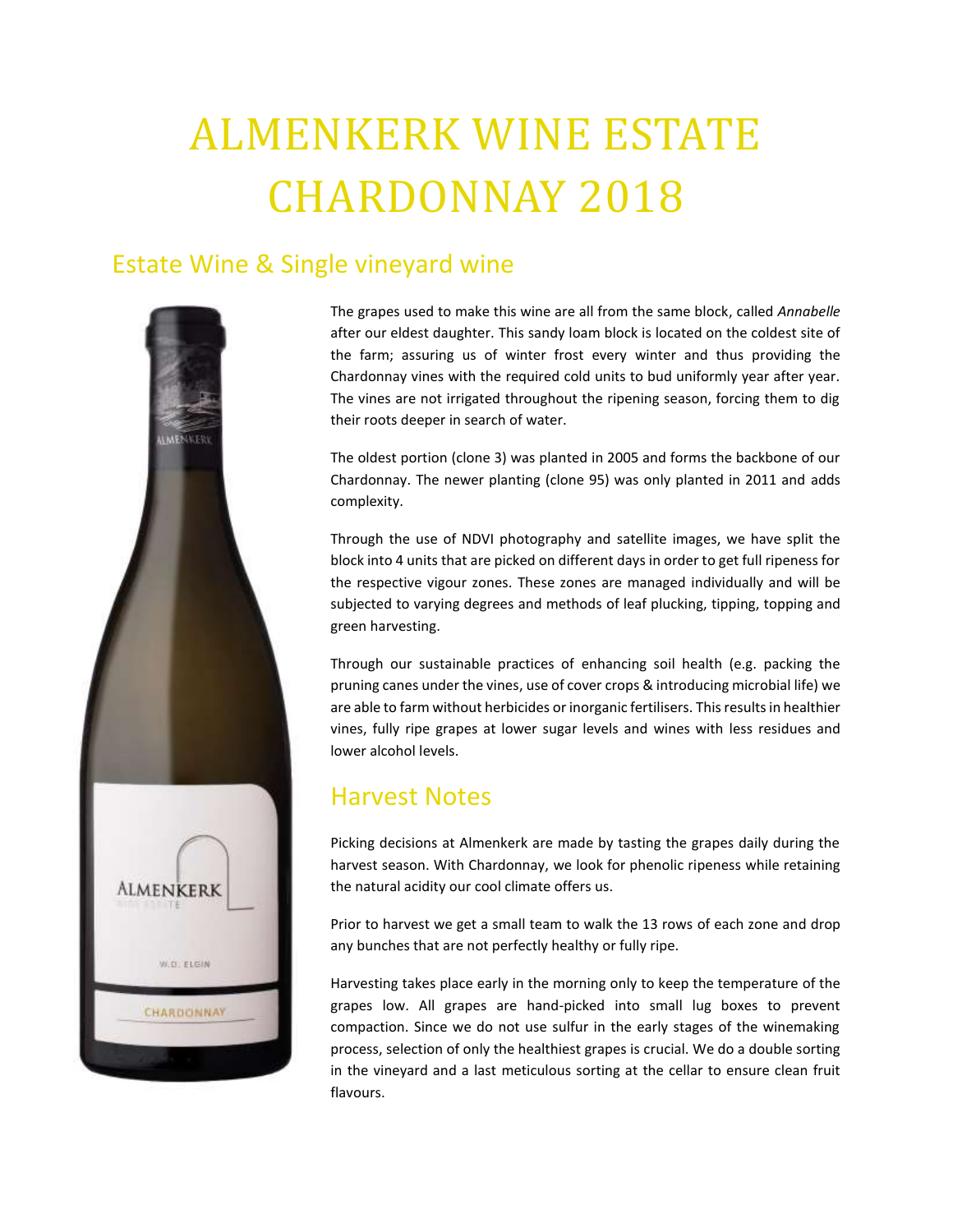The various vigour-zones are picked & vinified separately to allow the blending decision to be postponed until just before bottling.

## Winemaking

After gentle pressing and cold settling, the wine is gravity-fed into small French oak barrels (228 -300L) of which 42% is new barrels and left to start natural (wild yeast) fermentation. Barrel selection is based on 10 years of experience working the same grapes from the same block.

Completing fermentation can take from 3 weeks to 3 months for individual barrels.

After fermentation, the wine undergoes lees contact for an average of 10 months on the gross lees without bâtonnage. Newer barrels are left longer (11 months) to achieve full integration while older barrels are emptied at 8-9 months to retain freshness.

All batches & barrel treatments are kept separately. Each barrel gets assessed individually for its suitability in our Almenkerk range.

#### Tasting Notes

The complex nose leads with pomelo, lemon-tree flower, pineapple, oatmeal, fresh coconut and vanilla pods underbuilt by a floral tone that underscores its minerality. Judiciously but unapologetically wooded, the blond toast characters complement the fruit. The zesty palate is softened by the lees contact, leading to a lingering finish. Typical Elgin cool-climate elegance.

This wine will complement fattier and rich fish dishes such as sashimi or prepared, as well as cooked shellfish. It works well with seared foie grass, complex salads and most cheeses.

Will drink youthfully for the next 2-5 years and can be cellared up to 10 years.

#### Limited Production

Only 10'944 bottles were made of this vintage (1824 cases), a limited number of magnums are available. All bottles are numbered.

## AWARDS AND ACCOLADES

- Prescient Christian Eedes Chardonnay Report 2019 Top 10 of South Africa 92 Points
- National Wine Competition 2021: Top 100 & Double Platinum award
- CVC (Cape Vintners Classification) Accolade GOLD Single Vineyard Site Specific Wine